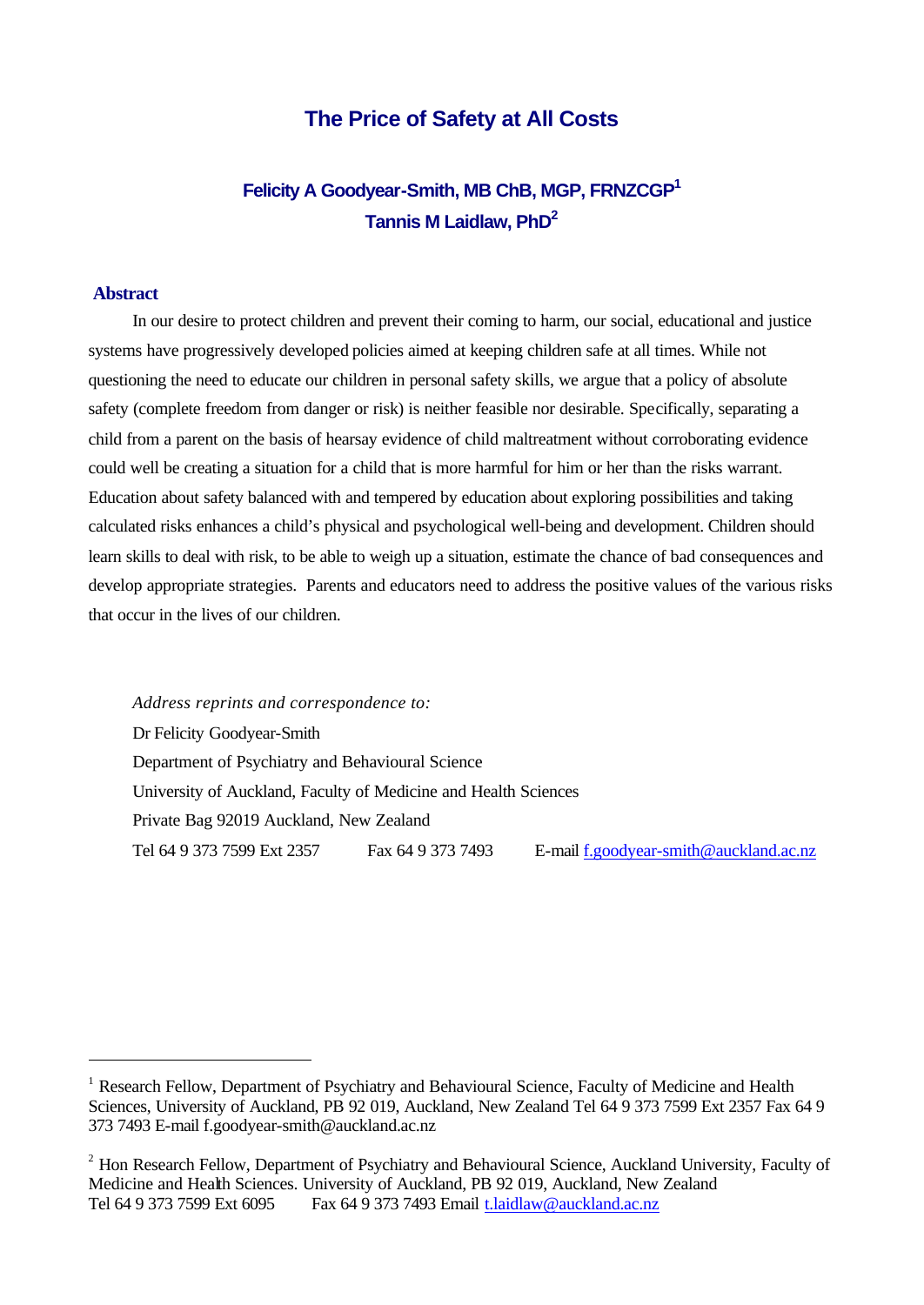## **The Price of Safety at All Costs**

# **Felicity A Goodyear-Smith, MB ChB, MGP, FRNZCGP Tannis M Laidlaw, PhD**

Children are our greatest investment, our hope for the future. The best thing we can do for our society is to nurture the well-being and development of our children. Strong and functioning families are the key to raising healthy children who can reach their potential, by providing a place of love and learning. Families connect us with our past, give us our sense of who we are, and hold our hopes for the future. They fulfil our need for identity, intimacy, relatedness and development.<sup>1</sup>

As a society we must ensure that our children are looked after. We want the best for our children, and do not want them hurt or injured. With this in mind, our social, educational and justice systems have progressively developed policies to protect children and prevent them coming to harm. Today we have a wide range of agencies, facilities and resources whose primary function is to keep children safe from harm.

#### **Child protection and safety policies**

The Office for the Commissioner for Children advocates that all organisations with children in their care should have the well-being and safety of children as their primary goal.<sup>2</sup> Preventing child abuse is one aspect of ensuring the safety of children, and is the key area of focus for most child safety policies.

The principal consideration of the Children, Young Persons, and their Families Act is the welfare and interests of the child or young person.<sup>3</sup> The Act states that children and young persons must be protected from harm, their rights upheld, and their welfare promoted. The Act specifies that where possible, the primary role in caring for and protecting children lies with the family and only if they are at serious risk of harm should children be removed from their family. The Act defines child abuse as the harming (whether physically, emotionally or sexually), ill-treatment, abuse, neglect or deprivation of children,<sup>4</sup> and children are in need of care or protection if they are being, or are likely to be, seriously abused in any way.<sup>5</sup>

If there is any suspicion of possible child abuse, it is the New Zealand Family Court philosophy 'to err on the side of safety'. For example, the Court position has been that even when there is no evidence that a child has been sexually abused but it is not possible to show that an allegation is groundless, then the Court has denied custody or access to a parent on the grounds that it would 'expose the child to an unacceptable risk of sexual abuse'. <sup>6,7</sup> The Family Court operates on a lower level of proof than the Criminal Courts. When someone is charged with a criminal offence, this must be proved beyond reasonable doubt before a conviction is made (in other words, if sufficient doubt can be shown as to whether that person committed the offence, he or she is presumed innocent). In the Family Court however, the burden of proof relies on the 'balance of probabilities', which effectively means someone can be presumed guilty when the court becomes concerned that abuse might have occurred.

#### *Education Programmes*

A number of programmes have been developed in our educational institutions specifically designed to ensure children's safety. Child protection policies predominantly deal with keeping children safe from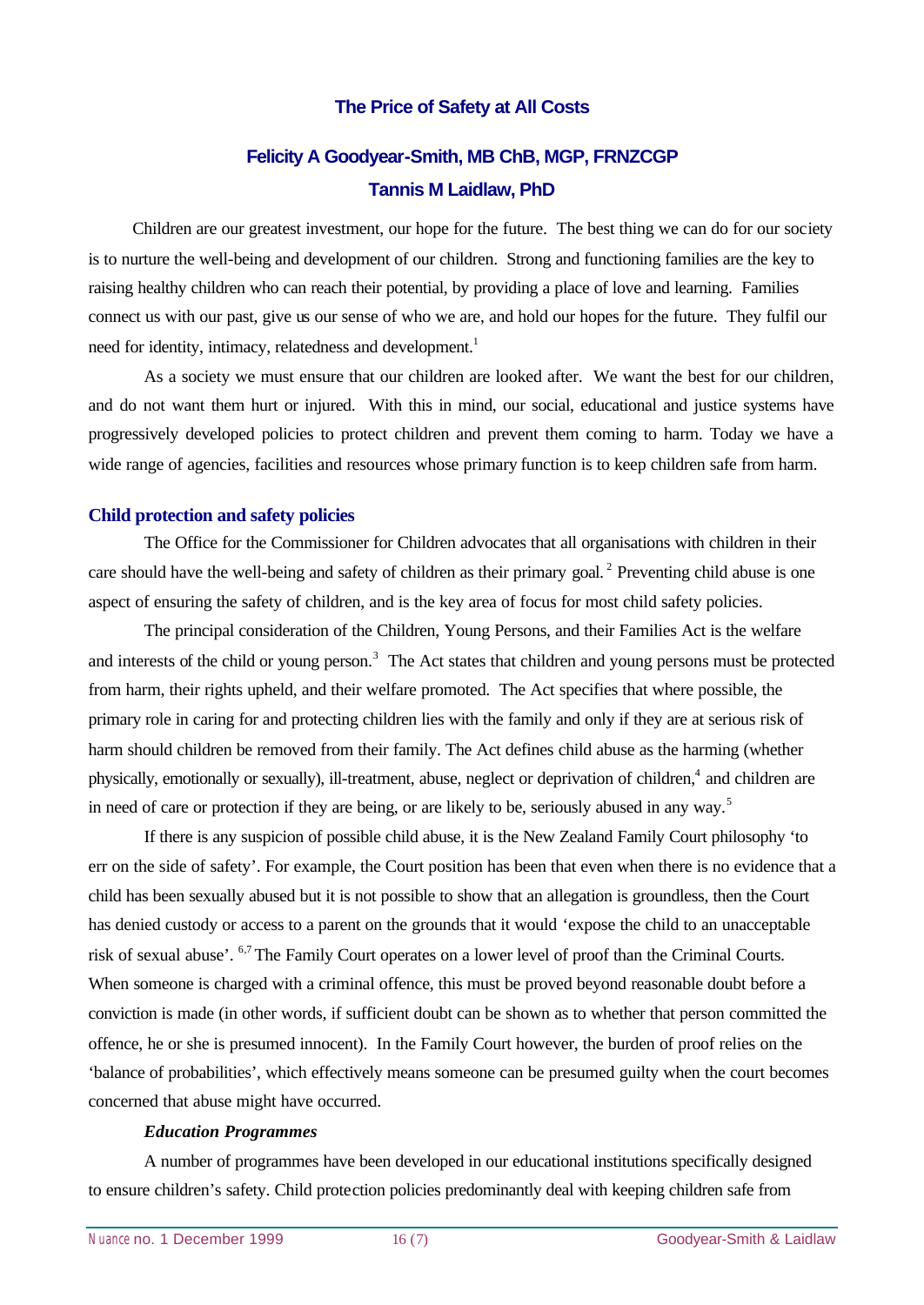adults (dealing with and preventing child 'abuse'). For instance, the New Zealand Police programme *'Keeping Ourselves Safe*' comprises five age-determined teaching units for school children – two in primary school, one in intermediate and two in secondary school. While this programme does include personal safety education relating to physical dangers for the very young child, it predominantly focuses on safe practices when interacting with adults and ways to help children disclose abuse.

In spite of some evidence that children are highly suggestible, children are routinely exposed to these programmes from a very young age. There are several programmes designed to protect pre-schoolers from sexual abuse including *Safe before Five* and *Feeling Safe,* created to be compatible with the *Keeping Ourselves Safe* programme operating in New Zealand primary and secondary schools. *Feeling Safe* resource material states "All children deserve to be safe and feel safe always".<sup>8</sup> Another early childhood resource designed to protect children from abuse (*Keeping Children Safe from Sexual Abuse*) states "Children have a right to feel safe all the time!".<sup>9</sup> Similarly, material distributed to Secondary School Health educators states "Children have a right to feel safe".<sup>10</sup>

School policies on sexual and physical abuse are based on the philosophy that all children have the right to have their needs met in a safe environment – "To ensure the safety of the child is paramount".<sup>11</sup> Safety from adults is being targeted under the guise of generic safety. Yet generic safety is a much broader and essentially is a different issue.

#### **'Absolute safety' comes at a cost**

No-one wants children to come to harm. One of the roles of parents and other adults involved in the upbringing of children is to teach them ways to keep themselves safe, both from their physical environment (safety around the home, water, roads) – how to identify and avoid hazards (look before you cross the road; do not stick a paper clip into a power socket), and, on rare occasions, from interactions with other people (child abuse).

However, while not questioning the need to educate our children in personal safety skills, we argue that a policy of absolute safety is neither feasible nor desirable. Safety is the freedom from danger or risks.<sup>12</sup> Providing a completely risk-free environment for children is not possible, nor should it be seen as a goal to strive for.

#### **Absolute safety is not attainable**

Article 19 of the 1989 United Convention on the Rights of the Child deals with measures to protect children from violence or mistreatment. According to this convention, parents have a right to ongoing contact with a child unless there is clear evidence that such contact will cause the child harm; also children have right to a relationship with both parents unless there is clear evidence of harm to them. <sup>13</sup> Denying this contact should only occur where there is proof of actual harm not just 'risk' of harm.

The New Zealand Family Court goes far beyond this when it denies parents access to their children on the grounds that there is a risk a parent may have maltreated a child, or may do so in the future. Unless a risk can be completely dismissed, the court must take it into account.<sup>13</sup> In a 1994 judgement Thomas J stated that the Court must be "completely satisfied" before dismissing an abuse allegation.<sup>14</sup>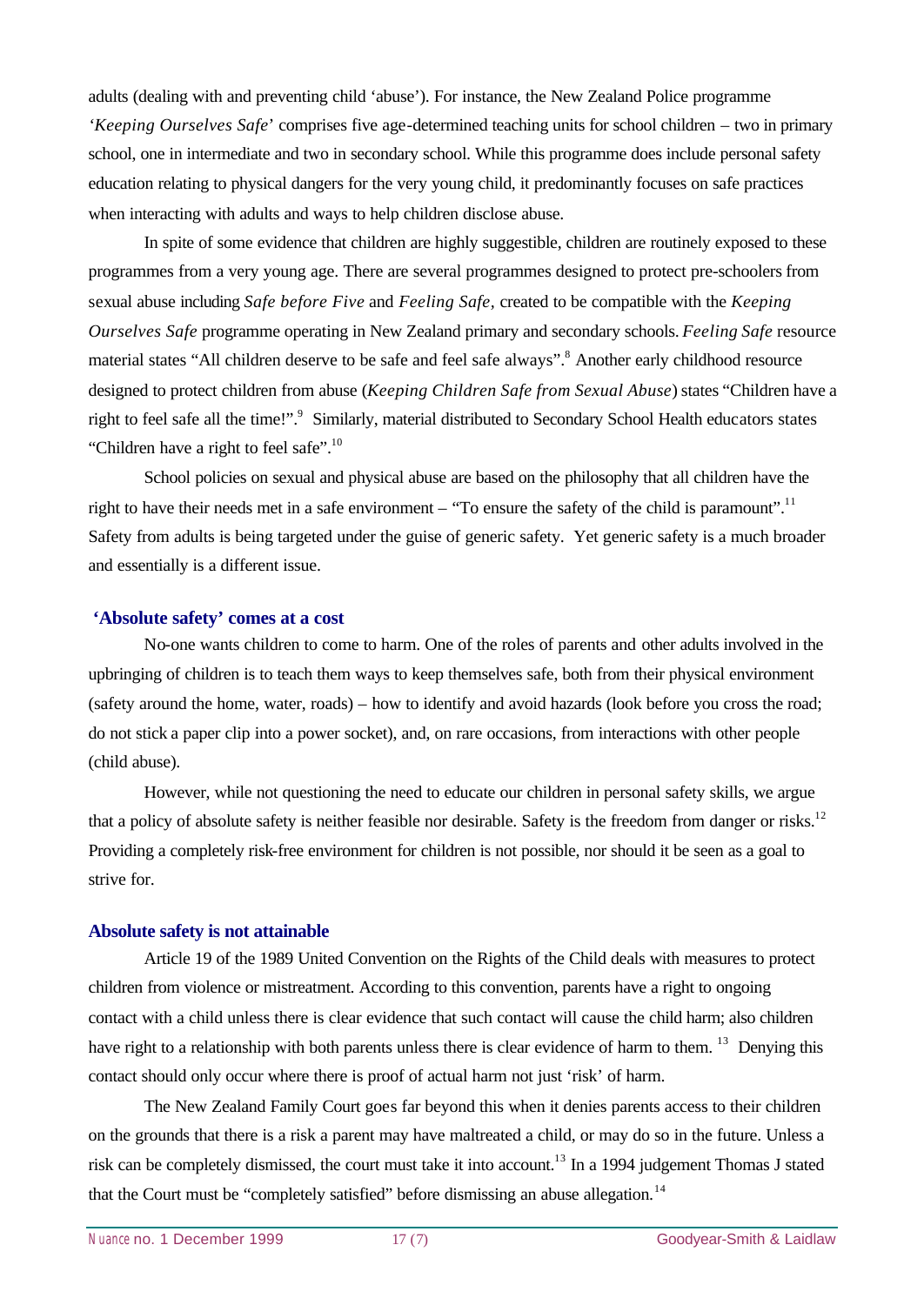Erring on the side of 'safety' may prevent a child from ever being ill-treated by his or her parent. However, it does not include other possible harm to the child that might derive from that decision, and in particular, the potential adverse sequelae from losing a parent whom the child loves and who is hugely important in the child's life.

When couples separate, children are much less likely to come to harm if they can maintain ongoing relationships with both parents.<sup>15</sup> Children are at the greatest risk of all forms of child abuse when they are raised by solo mothers, without input from their fathers.<sup>16,17,18</sup> Yet, a common scenario in the courts involves children losing access to their fathers. Children from single family homes (which are predominantly solomother households) are also much more likely to develop a wide range of social and health problems than children from two parent homes. This includes conduct disorders, juvenile offending and substance abuse,<sup>19,20</sup> criminal offending,<sup>21</sup> and adolescent attempted suicide.<sup>22</sup>

It is encouraging that some key professionals in the field are now recognising the potential harm to children when access to a parent is denied. In the past, psychiatrist Dr Karen Zelas has recommended that even when no abuse by a father has been substantiated, it is not in the best interest of children to have access to him when they and/or their mother still believed that abuse has occurred.<sup>23,24</sup> Recently however, she stated that "the psychological effects of family disruption, removal of a parent, splitting of families through taking sides for and against a complainant, the loss of an abusing but nevertheless loved parent, and placement in foster care, have significant psychological risks also".<sup>25</sup> She continues "In some instances the psychological effects of the above may be greater than the potential psychological effects of suffering the type of abuse alleged. Interventions which maybe damaging to a child's mental health are therefore not to be undertaken lightly." She also refers to the added risk of abuse occurring from the mother's subsequent boy-friends or within foster homes.

It can hence be seen that to 'err of the side of safety' by preventing a child's contact with a parent who is suspected of child abuse has a number of inherent alternative possible harms to a child which generally are not considered. Such a policy therefore does not ensure 'absolute safety'.

Furthermore, policies aimed at children always feeling safe and being safe are unrealistic. No matter how much parents and other caregivers want to protect children, to keep them safe, they also need to take into account the 'benign indifference of the universe'. Bad things will and do happen that are totally beyond their control.

Even if a child is raised in a protective environment like a hot-house flower (not allowed to ride bikes, climb trees, play sport, visit the homes of friends, for example), absolute safety cannot be guaranteed, and the child might still suffer an accident or the consequence of an 'Act of God' such as an unforeseen environmental disaster.

#### **Absolute safety is not desirable**

Because having some bad experiences is part of the human condition, we need to teach our children skills to cope with unpreventable adverse events. This does not imply that we should seek such experiences out, but it is necessary that education about safety is balanced with and tempered by education about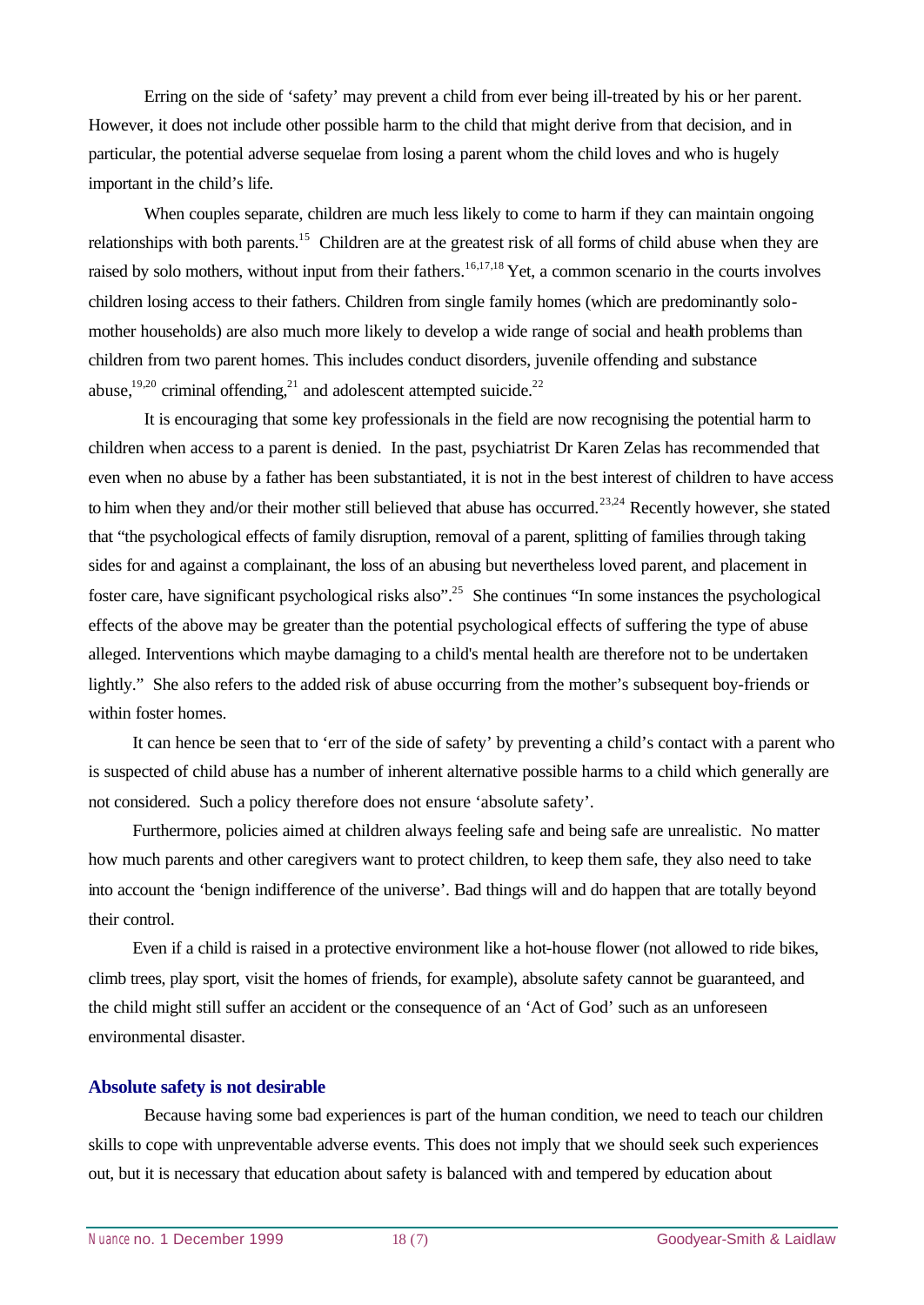exploring possibilities and taking calculated risks. Parenting is about gradual lessening of controls. Children, by dint of exposure to life experiences, are hardened to adversity. As little ones, they learn that they have to share their toys and attention from parents and do not always get their own way. Later they take into account the personalities of their teachers and still later society's rules and regulations. Civilisation depends upon mutually accepted laws. Fully functioning adults have learned that life is full of vicissitudes by exposure to appropriate dangers, problems and different solutions.

The drive for absolute safety is due to adult fear. It is an imposing of these fears on children. Children need to learn the consequences of their actions. Childhood is discovery through practice and experience, and learning opportunities often occur when mistakes are made. Indeed, there is an adage "there are no mistakes, only lessons", or as Edward Phelps put it "The man who makes no mistakes does not usually make anything".<sup>26</sup>

There is a relationship between taking risks and experiencing stress. Hans Selye, the 'father of stress', compares stress to food - we need some to live, but too much can be damaging. The complete absence of stress (like 'absolute safety') is death.<sup>27</sup> Our aim is not to avoid stress but to recognise our responses to it and manage our lives to cope with it. Our risk-taking should be calculated, not foolhardy. The skills of problem-solving and decision-making involve identifying the problem, ascertaining the possible choices of response, and basing our decisions on an estimation of the relative good and bad consequences of each possible action.

As parents, we want our children to be robust and hardy, to be capable of endurance. We want them to be resilient – to have the ability to recover when they experience adverse situations. We want them to have a variety of problem solving skills. We hope they will develop into adults with a strong sense of physical competence, confident and able to think for themselves. We want them to make good decisions and take responsibility for their own actions; to be able to work well with others, and to establish and maintain mature and satisfying interpersonal relationships.

These qualities are not fostered when keeping a child safe from all potential harm is promoted to the exclusion of supporting risk-taking in a controlled environment. Such a policy can lead to individuals who excessively avoid harm or who feel bitter, betrayed and victimised when adverse events do befall them.

Risk-taking has been shown to be positively related to creative ability and to self-confidence.<sup>28</sup> The specific importance of fostering risk-taking behaviours has been recognised in treatment programmes for emotionally disturbed and for mildly handicapped children.<sup>29,30</sup> This is further exampled by outdoor pursuit programmes such as Project K and Outward Bound which offer children and young people the physical challenge and adventure of a 'wilderness experience' aimed at improving their sense of self worth and purpose.<sup>31</sup> Such programmes do not attempt to have 'absolute safety'.

It is vital therefore that children learn skills to deal with risk, to be able to weigh up a situation, estimate the chance of bad consequences and develop appropriate strategies. Parents and educators should address the positive value of risk in children's lives and how they can be supported and challenged to take risks that are worth their while.<sup>32</sup>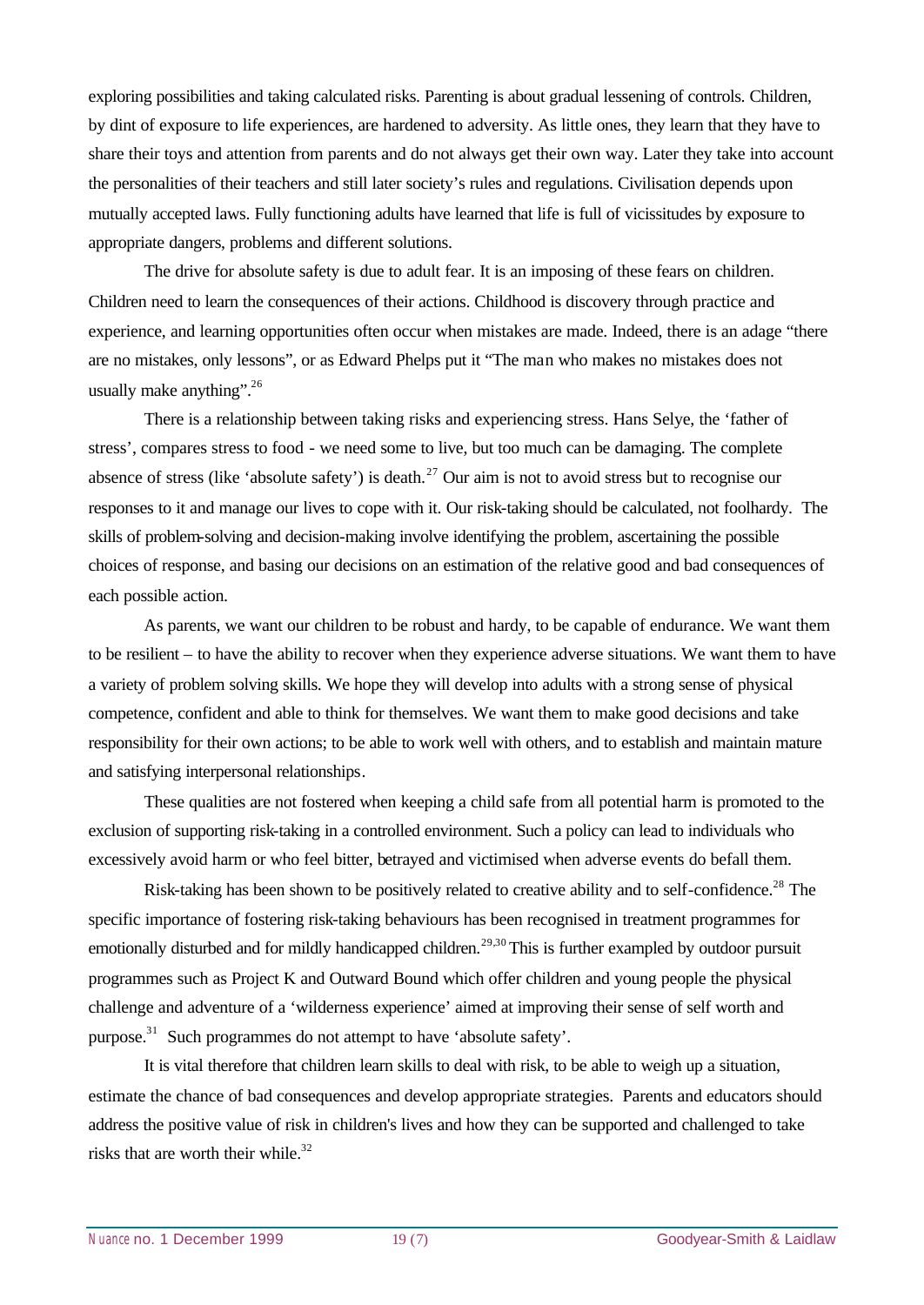## **Conclusion**

An educational philosophy that keeping children safe is paramount, without addressing the importance of learning about risk-taking, is seriously deficient in preparing children for their future life in the real world. Parents and teachers should teach children how to become responsible for the risks they face and gain a sense of security that makes certain risks worth taking.<sup>33</sup>

Separating a child from a loved parent on the basis of hearsay evidence of what might possibly (not probably) happen or have happened without corroborating evidence is foolish, and could well be harming the child needlessly. Where possible, estimations about future outcomes should be evidence-based, that is, past experience often predicts what will happen in the future.

There is no absolute knowledge, and the concept of 'absolute safety' is fatally flawed. Irreducible uncertainty leads to unavoidable error and results in inevitable injustice.<sup>34</sup> Life cannot always be 'fair'. Paradoxically, the current culture of safety does not prepare children to live in a world where all actions may carry a degree of risk and where uncertainty and incomplete knowledge means that consequences cannot be predicted with one hundred percent surety.

Although we can estimate the likelihood of our exposure to mischance, we cannot read the future. The unpredictable can and will happen. In our desire to keep children from harm, we need to be realistic about the possible dangers they face and the implications of policies designed to protect them. It is neither feasible nor desirable to provide a completely risk-free environment for our children.

## **References**

l

 $6$  Smellie J in H v S, High Court, Auckland,  $127/96$ , 12 Feb 1997, p6.

<sup>12</sup> Oxford Illustrated Dictionary (1962), Clarendon Press, Oxford, p727.

 $14$  Thomas J in S v S, NZFLR 657, 1994.

<sup>1</sup> Smith A (1997). The right of children to the care of their parents, *Childrenz Issues*, 1 (2): 3-4.

<sup>2</sup> Wood B & Smith M (1993). *Protecting children from abuse: guidelines for organisations working with childre*n, Office for the Commissioner for Children, Wellington.

<sup>&</sup>lt;sup>3</sup> Children, Young Persons, and Their Families Act 1989 024 I: General Objects, Principles, and Duties General Principles 6. Cf. 1974, No. 72, s. 4.

<sup>&</sup>lt;sup>4</sup> Section 2, Children and Young Persons Amendment Act, 1994.

<sup>&</sup>lt;sup>5</sup> Children, Young Persons, and Their Families Act 1989 024. Definition of Child or Young Person in Need of Care or Protection 14 Cf. 1974, No. 72, s. 27 (2); 1977, No. 126, s. 7 (1).

<sup>&</sup>lt;sup>7</sup> MacCormick K in W v W,  $FP$  21/96, 27 Mar 97, p7-8.

<sup>8</sup> Corin R (1990). *Feeling Safe Handbook*, Child Alert Trust, Wellington, p1.

<sup>9</sup> Witten-Hannah C (1996). *Keeping Children Safe from Sexual Abuse*, Waitakere Sexual Abuse Counselling Centre, New Zealand, p4.

<sup>10</sup> Auckland College of Education (April 1993). *Sexual Abuse and the Role of Health Education*, Materials given out to School Health Educators at a Professional Development Day.

 $11$  National Protocol agreed by the Ministry of Education, Early Childhood Education Services and NZCYPS, July 1996, Guidelines, 6-5.

<sup>13</sup> Heneghan M (1999). Above and beyond the best interests of the child, in *Perspectives on Fathering*, edited by S Birks & P Callister, Centre For Public Policy Evaluation Issues Paper Series No.4, 110-121.